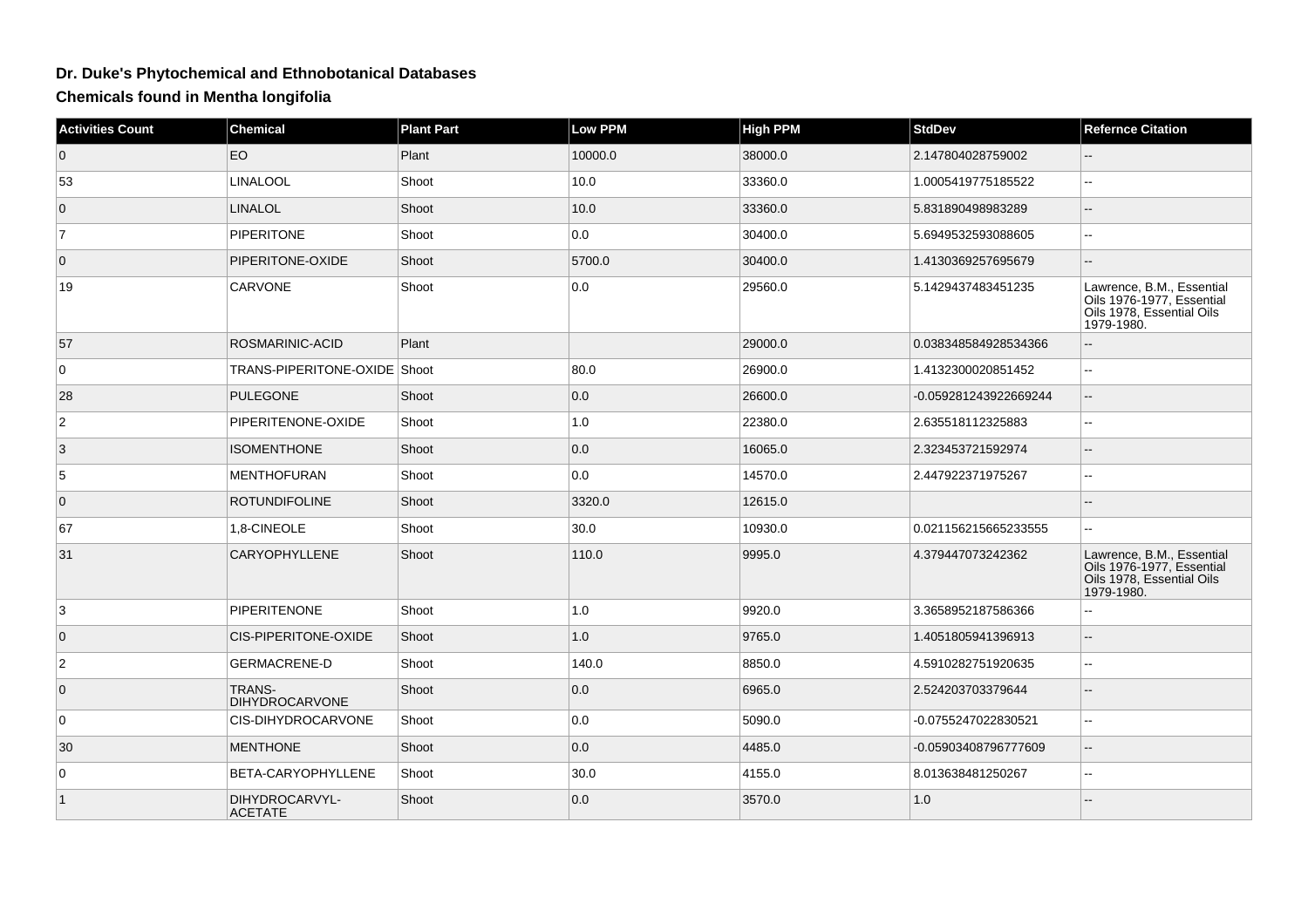| <b>Activities Count</b> | <b>Chemical</b>                        | <b>Plant Part</b> | <b>Low PPM</b> | <b>High PPM</b> | <b>StdDev</b>        | <b>Refernce Citation</b>                                                                                                                       |
|-------------------------|----------------------------------------|-------------------|----------------|-----------------|----------------------|------------------------------------------------------------------------------------------------------------------------------------------------|
| 0                       | 1,2-EPOXYNEOMENTHYL-<br><b>ACETATE</b> | Shoot             | 1.0            | 3190.0          |                      | Lawrence, B.M., Essential<br>Oils 1976-1977, Essential<br>Oils 1978, Essential Oils<br>1979-1980.                                              |
| $\overline{2}$          | <b>DIHYDROCARVEOL</b>                  | Shoot             | 1.0            | 3150.0          | 1.4142135623730951   | Lawrence, B.M., Essential<br>Oils 1976-1977, Essential<br>Oils 1978, Essential Oils<br>1979-1980.                                              |
| 60                      | <b>LIMONENE</b>                        | Shoot             | 7.0            | 3040.0          | 1.2190702567969351   |                                                                                                                                                |
| $\overline{0}$          | TAU-CADINOL                            | Shoot             | 0.0            | 2700.0          |                      | Planta Medica, 57: A83,<br>1991.                                                                                                               |
| $\overline{2}$          | 3-OCTANOL                              | Shoot             | 1.0            | 2395.0          | 5.319914789020483    | $\sim$ $\sim$                                                                                                                                  |
| $\overline{0}$          | BETA-COPAENE                           | Shoot             | 0.0            | 1585.0          |                      |                                                                                                                                                |
| 35                      | <b>BORNEOL</b>                         | Shoot             | 1.0            | 1250.0          | 0.8099246345244387   | Fleisher, Z. and Fleisher, A.<br>1991. The Essential Oils from<br>Mentha longifolia Growing in<br>Sinai and Israel. J. Ess. Oil<br>Res., 3:57. |
| 23                      | ALPHA-TERPINEOL                        | Shoot             | 1.0            | 1175.0          | 0.9256745012139821   | $\overline{\phantom{a}}$                                                                                                                       |
| 13                      | <b>BETA-PINENE</b>                     | Shoot             | 28.0           | 1160.0          | -0.0398446940909524  | $\mathbf{u}$                                                                                                                                   |
| $\overline{0}$          | <b>SPATHULENOL</b>                     | Shoot             | 0.0            | 1125.0          | 6.080240355798698    |                                                                                                                                                |
| $\mathbf 0$             | 4-HYDROXY-PIPERITONE                   | Shoot             | 1.0            | 1065.0          |                      |                                                                                                                                                |
| 28                      | <b>ALPHA-PINENE</b>                    | Shoot             | 7.0            | 1065.0          | -0.04123398777705887 | $\sim$                                                                                                                                         |
| 8                       | CARYOPHYLLENE-OXIDE                    | Shoot             | 0.0            | 835.0           | 1.4318059365230096   | Lawrence, B.M., Essential<br>Oils 1976-1977, Essential<br>Oils 1978, Essential Oils<br>1979-1980.                                              |
| 23                      | TERPINEN-4-OL                          | Shoot             | 1.0            | 800.0           | 0.16443270447025435  |                                                                                                                                                |
| 5                       | <b>SABINENE</b>                        | Shoot             | 20.0           | 750.0           | 0.5026397896400224   | $\ddotsc$                                                                                                                                      |
| 3                       | <b>CIS-OCIMENE</b>                     | Shoot             | 1.0            | 685.0           | 2.6374819692309295   | Lawrence, B.M., Essential<br>Oils 1976-1977, Essential<br>Oils 1978, Essential Oils<br>1979-1980.                                              |
| $\mathbf 0$             | NEODIHYDROCARVEOL                      | Shoot             | 50.0           | 645.0           | 1.414213243437181    | Lawrence, B.M., Essential<br>Oils 1976-1977. Essential<br>Oils 1978, Essential Oils<br>1979-1980.                                              |
| 63                      | <b>MENTHOL</b>                         | Shoot             | 0.0            | 620.0           | 0.29142386877781745  |                                                                                                                                                |
| 0                       | ALPHA-TERPINENYL-<br><b>ACETATE</b>    | Plant             | 0.0            | 605.0           |                      | Planta Medica, 57: A83,<br>1991.                                                                                                               |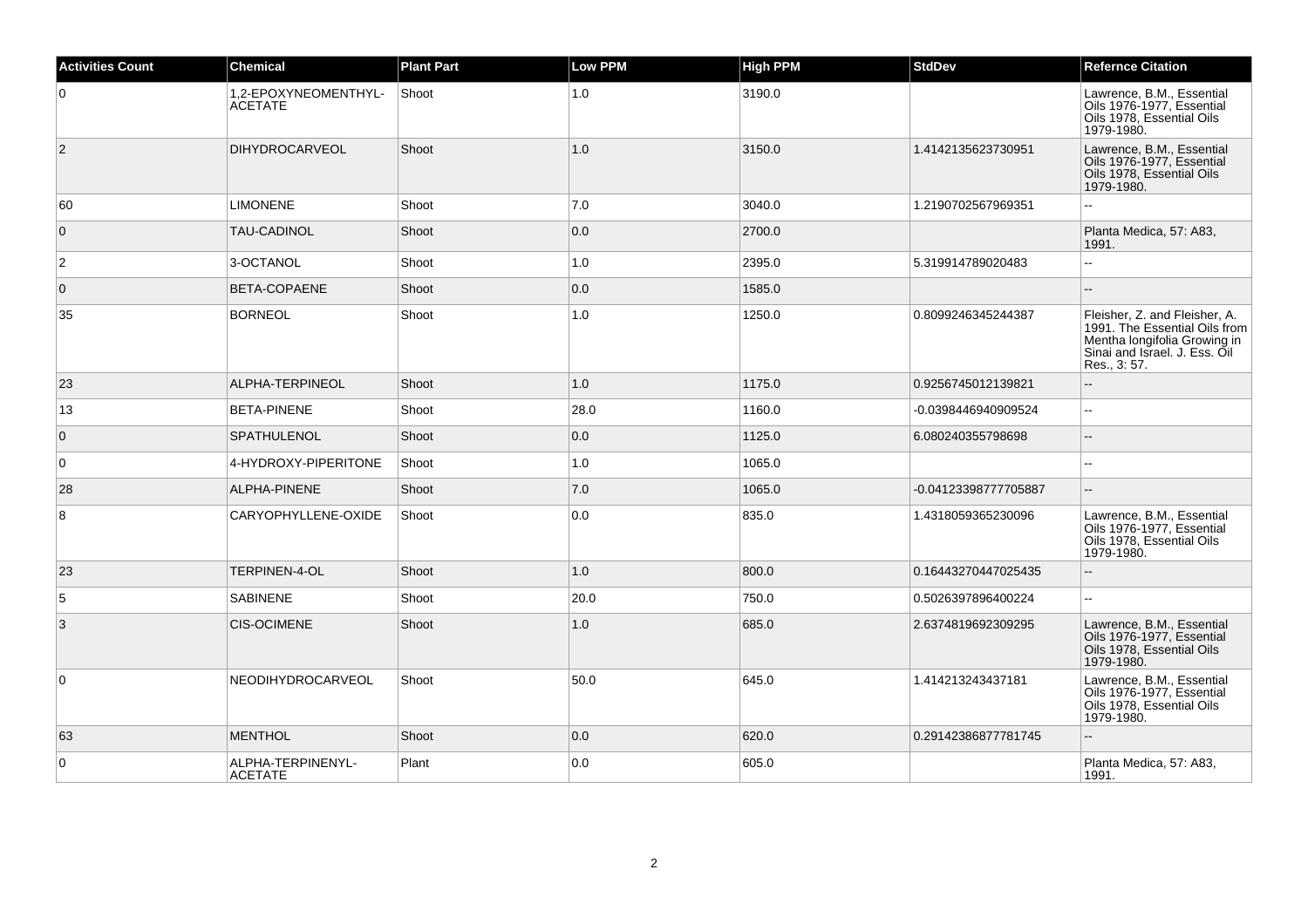| <b>Activities Count</b> | <b>Chemical</b>                      | <b>Plant Part</b> | <b>Low PPM</b> | <b>High PPM</b> | <b>StdDev</b>        | <b>Refernce Citation</b>                                                                          |
|-------------------------|--------------------------------------|-------------------|----------------|-----------------|----------------------|---------------------------------------------------------------------------------------------------|
| $\overline{0}$          | 4-HYDROXYPIPERITONE-<br><b>OXIDE</b> | Shoot             | 150.0          | 570.0           |                      | Fitoterapia No.60: 349.                                                                           |
| 22                      | <b>MYRCENE</b>                       | Shoot             | 17.0           | 550.0           | 0.2854137429610451   |                                                                                                   |
| $\overline{0}$          | BETA-BOURBONENE                      | Shoot             | 1.0            | 535.0           | 4.321101307401028    |                                                                                                   |
| $\overline{0}$          | CIS-CARVYL-ACETATE                   | Shoot             | 0.0            | 530.0           | 1.0                  | Lawrence, B.M., Essential<br>Oils 1976-1977, Essential<br>Oils 1978, Essential Oils<br>1979-1980. |
| $\overline{0}$          | 2-PENTADECANONE                      | Shoot             | 15.0           | 395.0           |                      | Planta Medica, 57: A83,<br>1991.                                                                  |
| 9                       | <b>CAMPHENE</b>                      | Shoot             | 0.0            | 385.0           | -0.0987549654618178  |                                                                                                   |
| $\overline{0}$          | ALLO-AROMADENDRENE                   | Shoot             | 0.0            | 380.0           | 0.3121646925060578   | Lawrence, B.M., Essential<br>Oils 1976-1977, Essential<br>Oils 1978, Essential Oils<br>1979-1980. |
| $\overline{0}$          | ISODIHYDROCARVYL-<br><b>ACETATE</b>  | Shoot             | 35.0           | 370.0           |                      | Planta Medica, 57: A83,<br>1991.                                                                  |
| $\overline{1}$          | TRANS-CARVEOL                        | Shoot             | 1.0            | 340.0           | -0.14188026442592658 | Lawrence, B.M., Essential<br>Oils 1976-1977, Essential<br>Oils 1978. Essential Oils<br>1979-1980. |
| $\overline{0}$          | BETA-YLANGENE                        | Shoot             | 0.0            | 340.0           | 1.739887818061042    | Lawrence, B.M., Essential<br>Oils 1976-1977, Essential<br>Oils 1978. Essential Oils<br>1979-1980. |
| $\overline{0}$          | CIS-BETA-FARNESENE                   | Shoot             | 28.0           | 325.0           |                      | Planta Medica, 57: A83,<br>1991.                                                                  |
| $\overline{0}$          | NEODIHYDROCARVYL-<br><b>ACETATE</b>  | Plant             | 0.0            | 315.0           |                      | Planta Medica, 57: A83,<br>1991.                                                                  |
| $\overline{0}$          | ALPHA-CARYOPHYLLENE                  | Shoot             | 45.0           | 285.0           | -0.23326606283137005 | Planta Medica, 57: A83,<br>1991.                                                                  |
| $\overline{2}$          | MENTHYL-ACETATE                      | Plant             | 43.0           | 275.0           |                      | Planta Medica, 57: A83,<br>1991.                                                                  |
| 5                       | BETA-ELEMENE                         | Shoot             | 0.0            | 275.0           | 0.5927988006074945   |                                                                                                   |
| 3                       | ALPHA-CADINOL                        | Shoot             | 34.0           | 250.0           | 3.6671319397513846   | Planta Medica, 57: A83,<br>1991.                                                                  |
| $\overline{0}$          | CIS-3-HEXENYL-2-<br>METHYLBUTYRATE   | Shoot             | 0.0            | 225.0           |                      | Lawrence, B.M., Essential<br>Oils 1976-1977, Essential<br>Oils 1978, Essential Oils<br>1979-1980. |
| $\overline{0}$          | BETA-CUBEBENE                        | Shoot             | 19.0           | 200.0           | 0.15529214839619873  | Planta Medica, 57: A83,<br>1991.                                                                  |
| $\overline{1}$          | <b>ISOMENTHOL</b>                    | Shoot             | 0.0            | 190.0           | -0.6584710029748253  | Planta Medica, 57: A83,<br>1991.                                                                  |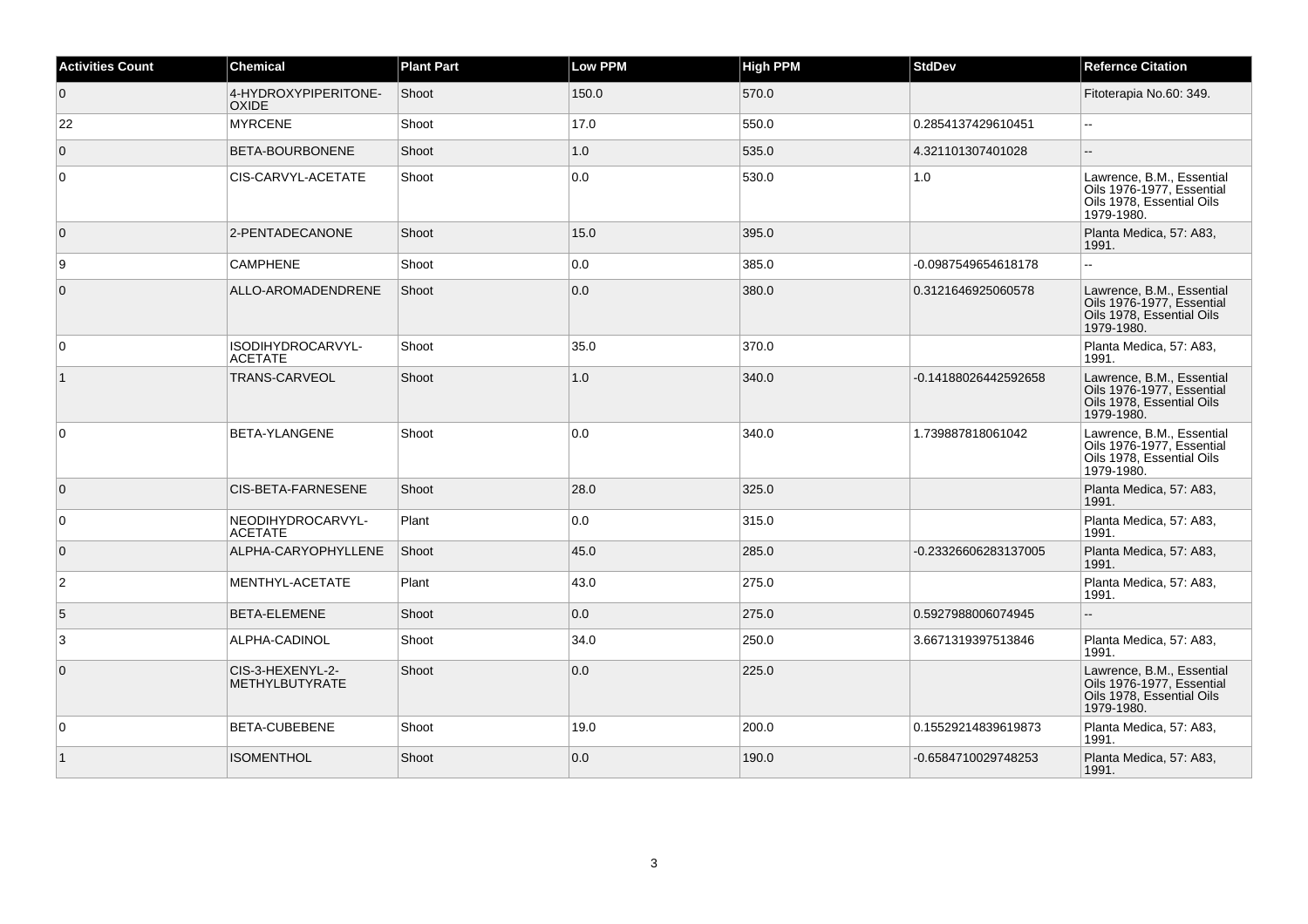| <b>Activities Count</b> | <b>Chemical</b>        | <b>Plant Part</b> | <b>Low PPM</b> | <b>High PPM</b> | <b>StdDev</b>         | <b>Refernce Citation</b>                                                                                                                       |
|-------------------------|------------------------|-------------------|----------------|-----------------|-----------------------|------------------------------------------------------------------------------------------------------------------------------------------------|
| 12                      | BORNYL-ACETATE         | Shoot             | 1.0            | 175.0           | -0.11715337786974139  | Fleisher, Z. and Fleisher, A.<br>1991. The Essential Oils from<br>Mentha longifolia Growing in<br>Sinai and Israel. J. Ess. Oil<br>Res., 3:57. |
| 13                      | ALPHA-TERPINENE        | Shoot             | 0.0            | 170.0           | -0.004806475844184345 |                                                                                                                                                |
| 6                       | <b>UMBELLULONE</b>     | Shoot             | 27.0           | 168.0           | 1.413905734276786     | Planta Medica, 57: A83,<br>1991.                                                                                                               |
| $\mathbf{0}$            | 1-OCTEN-3-OL           | Shoot             | 1.0            | 150.0           | 0.02798933004139073   | Lawrence, B.M., Essential<br>Oils 1976-1977, Essential<br>Oils 1978, Essential Oils<br>1979-1980.                                              |
| 9                       | DELTA-CADINENE         | Shoot             | 0.0            | 140.0           | 0.9634066643685961    |                                                                                                                                                |
| $\mathbf{0}$            | 2-CARENE               | Shoot             | 10.0           | 130.0           | $-1.0$                | Planta Medica, 57: A83,<br>1991.                                                                                                               |
| $\mathbf 0$             | OCTANYL-ACETATE        | Shoot             | 0.0            | 125.0           |                       | Planta Medica, 57: A83,<br>1991.                                                                                                               |
| $\mathbf 0$             | <b>CIS-CARVEOL</b>     | Shoot             | 10.0           | 115.0           | -0.20432590278626614  | Lawrence, B.M., Essential<br>Oils 1976-1977, Essential<br>Oils 1978, Essential Oils<br>1979-1980.                                              |
| 35                      | <b>GERANIOL</b>        | Shoot             | 1.0            | 115.0           | -0.4373077769387356   | Fleisher, Z. and Fleisher, A.<br>1991. The Essential Oils from<br>Mentha longifolia Growing in<br>Sinai and Israel. J. Ess. Oil<br>Res., 3:57. |
| $\Omega$                | <b>ISOPIPERITENONE</b> | Shoot             | 1.0            | 115.0           | 2.062060258043236     | Lawrence, B.M., Essential<br>Oils 1976-1977, Essential<br>Oils 1978, Essential Oils<br>1979-1980.                                              |
| 5                       | <b>MYRTENAL</b>        | Shoot             | 1.0            | 100.0           | -0.1860343737134976   | Fleisher, Z. and Fleisher, A.<br>1991. The Essential Oils from<br>Mentha longifolia Growing in<br>Sinai and Israel. J. Ess. Oil<br>Res., 3:57. |
| $\mathbf{0}$            | ALPHA-FARNESENE        | Shoot             | 18.0           | 100.0           | 1.4607834411202152    | Planta Medica, 57: A83,<br>1991.                                                                                                               |
| $\mathbf 0$             | ISOMENTHYL-ACETATE     | Shoot             | 0.0            | 95.0            | $-1.0$                | Planta Medica, 57: A83,<br>1991.                                                                                                               |
| $\mathbf{0}$            | <b>TRANS-FARNESOL</b>  | Shoot             | 0.0            | 85.0            |                       | Planta Medica, 57: A83,<br>1991.                                                                                                               |
| 0                       | ALPHA-YLANGENE         | Shoot             | 0.0            | 85.0            | 1.4141951037901395    | Planta Medica, 57: A83,<br>1991.                                                                                                               |
| $\vert$ 1               | <b>VIRIDIFLOROL</b>    | Shoot             | 0.0            | 85.0            | 0.28063481963637366   | Planta Medica, 57: A83,<br>1991.                                                                                                               |
| 0                       | CIS-JASMONE            | Shoot             | 0.0            | 85.0            | 1.3180106481034386    | $\overline{a}$                                                                                                                                 |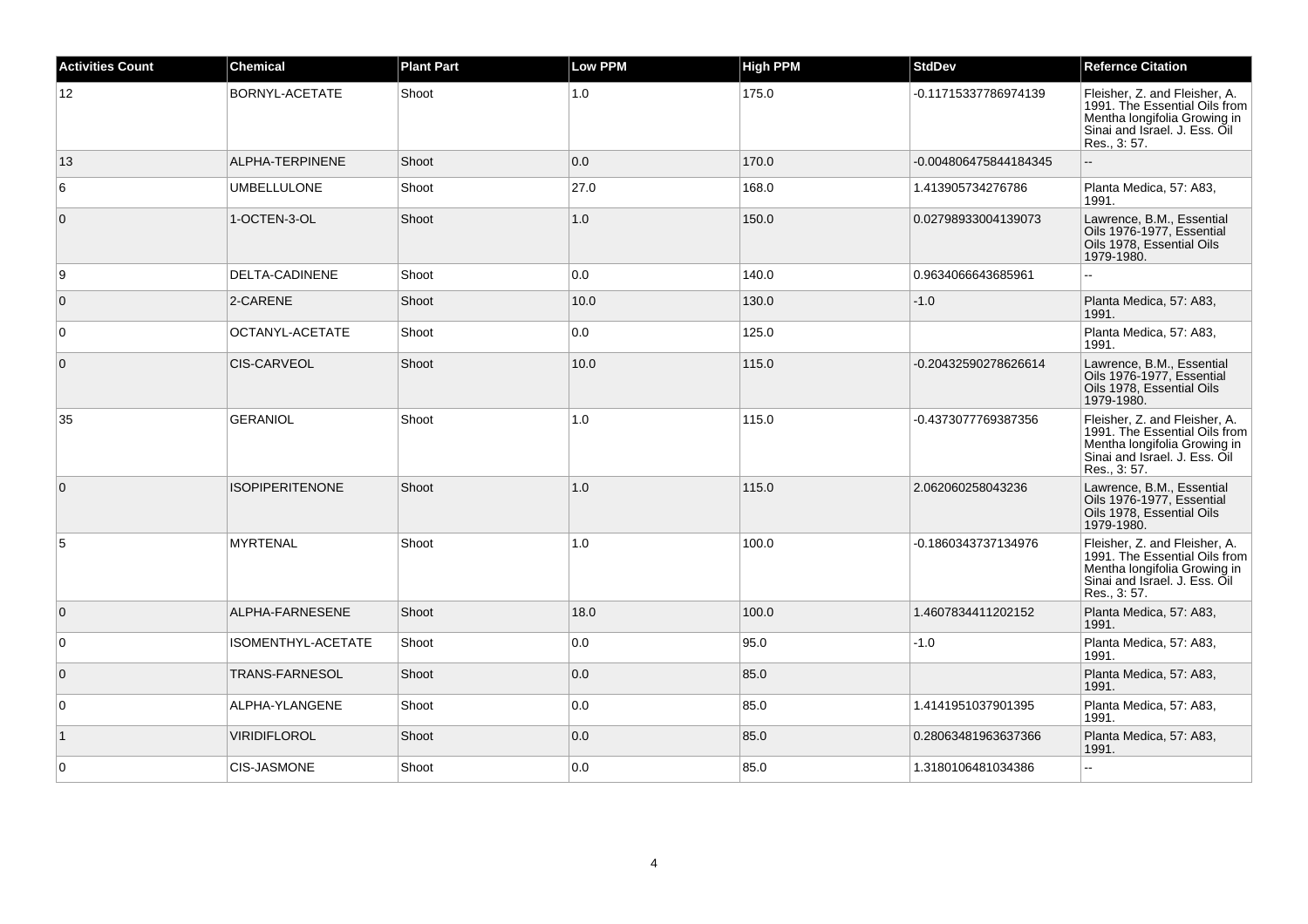| <b>Activities Count</b> | <b>Chemical</b>                          | <b>Plant Part</b> | <b>Low PPM</b> | <b>High PPM</b> | <b>StdDev</b>        | <b>Refernce Citation</b>                                                                                                                               |
|-------------------------|------------------------------------------|-------------------|----------------|-----------------|----------------------|--------------------------------------------------------------------------------------------------------------------------------------------------------|
| $\overline{0}$          | <b>TRANS-SABINENE-</b><br><b>HYDRATE</b> | Shoot             | 1.0            | 80.0            | -0.11758293122961287 | Fleisher, Z. and Fleisher, A.<br>1991. The Essential Oils from<br>Mentha longifolia Growing in<br>Sinai and Israel. J. Ess. Oil<br>Res., 3:57.         |
| $\overline{0}$          | GAMMA-CADINENE                           | Shoot             | 1.0            | 75.0            | -0.06623553837467899 | Lawrence, B.M., Essential<br>Oils 1976-1977. Essential<br>Oils 1978, Essential Oils<br>1979-1980.                                                      |
| 11                      | ALPHA-PHELLANDRENE                       | Shoot             | 11.0           | 70.0            | -0.13159795789038686 | Planta Medica, 57: A83,<br>1991.                                                                                                                       |
| $\overline{2}$          | PHENYLETHYL-2-<br>METHYLBUTYRATE         | Shoot             | 1.0            | 60.0            |                      | Fleisher, Z. and Fleisher, A.<br>1991. The Essential Oils from<br>Mentha longifolia Growing in<br>Sinai and Israel, J. Ess. Oil<br>Res., 3:57.         |
| 11                      | <b>GAMMA-TERPINENE</b>                   | Shoot             | 0.0            | 57.0            | -0.35495130817227305 | $\sim$                                                                                                                                                 |
| 5                       | GERANYL-ACETATE                          | Shoot             | 1.0            | 45.0            | -0.4289795641877345  | Fleisher, Z. and Fleisher, A.<br>1991. The Essential Oils from<br>Mentha longifolia Growing in<br>$\vert$ Sinai and Israel. J. Ess. Õil<br>Res., 3:57. |
| $\overline{0}$          | 3-OCTYL-ACETATE                          | Shoot             | 0.0            | 40.0            | 1.413873784152749    | Lawrence, B.M., Essential<br>Oils 1976-1977. Essential<br>Oils 1978, Essential Oils<br>1979-1980.                                                      |
| $\overline{0}$          | <b>TRANS-OCIMENE</b>                     | Shoot             | 1.0            | 38.0            | -0.0753209884097984  | Lawrence, B.M., Essential<br>Oils 1976-1977, Essential<br>Oils 1978, Essential Oils<br>1979-1980.                                                      |
| $\overline{0}$          | <b>ISOBUTANAL</b>                        | Shoot             | 10.0           | 38.0            |                      | Fleisher, Z. and Fleisher, A.<br>1991. The Essential Oils from<br>Mentha longifolia Growing in<br>Sinai and Israel. J. Ess. Oil<br>Res., 3:57.         |
| 2                       | <b>MYRTENOL</b>                          | Shoot             | 1.0            | 35.0            | -0.19316706460982225 | Fleisher, Z. and Fleisher, A.<br>1991. The Essential Oils from<br>Mentha longifolia Growing in<br>Sinai and Israel. J. Ess. Oil<br>Res., 3: 57.        |
| $\overline{0}$          | <b>OCTANOL</b>                           | Shoot             | 1.0            | 34.0            | 2.2283528536386723   | Fleisher, Z. and Fleisher, A.<br>1991. The Essential Oils from<br>Mentha longifolia Growing in<br>Sinai and Israel. J. Ess. Oil<br>Res., 3:57.         |
| $\overline{0}$          | 3-CARENE                                 | Shoot             | 0.0            | 30.0            | 1.42028408522841     | Planta Medica, 57: A83,<br>1991.                                                                                                                       |
| 16                      | P-CYMENE                                 | Shoot             | 1.0            | 23.0            | -0.4831699125902253  |                                                                                                                                                        |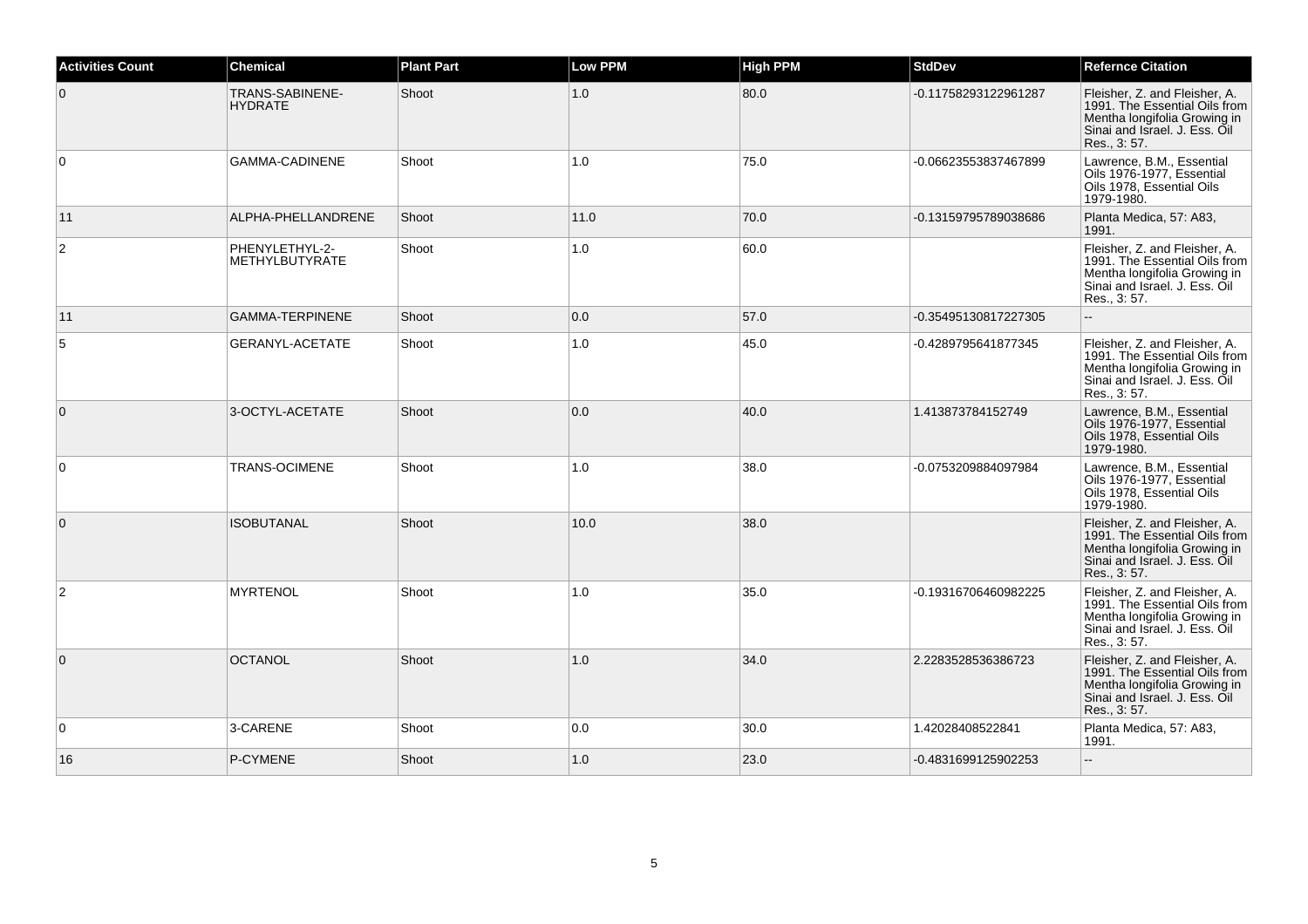| <b>Activities Count</b> | <b>Chemical</b>                                 | <b>Plant Part</b> | Low PPM | <b>High PPM</b> | <b>StdDev</b>        | <b>Refernce Citation</b>                                                                                                                                                 |
|-------------------------|-------------------------------------------------|-------------------|---------|-----------------|----------------------|--------------------------------------------------------------------------------------------------------------------------------------------------------------------------|
| $\overline{0}$          | <b>NONANAL</b>                                  | Shoot             | 1.0     | 22.0            | 2.3341311966504157   | Fleisher, Z. and Fleisher, A.<br>1991. The Essential Oils from<br>Mentha longifolia Growing in<br>Sinai and Israel. J. Ess. Oil<br>Res., 3:57.                           |
| 9                       | <b>TERPINOLENE</b>                              | Shoot             | 0.0     | 20.0            | -0.22817845236300732 | Ξ.                                                                                                                                                                       |
| $\overline{0}$          | 2-METHYL-BUTYL-2-<br>METHYL-BUTYRATE            | Shoot             | 0.0     | 20.0            |                      | Lawrence, B.M., Essential<br>Oils 1976-1977, Essential<br>Oils 1978, Essential Oils<br>1979-1980.                                                                        |
| 71                      | <b>THYMOL</b>                                   | Shoot             | 1.0     | 15.0            | -0.3291951998363978  | Fleisher, Z. and Fleisher, A.<br>1991. The Essential Oils from<br>Mentha longifolia Growing in<br>Sinai and Israel. J. Ess. Oil<br>Res., 3:57.                           |
| $\overline{0}$          | TRANS-CARVYL-ACETATE                            | Shoot             |         | 1.0             | -0.624207579141803   | Lawrence, B.M., Essential<br>Oils 1976-1977, Essential<br>Oils 1978, Essential Oils<br>1979-1980.                                                                        |
| $\overline{0}$          | ALPHA-GURJUNENE                                 | Shoot             | 0.0     | 1.0             | -1.0123402787476072  | Lawrence, B.M., Essential<br>Oils 1976-1977, Essential<br>Oils 1978, Essential Oils<br>1979-1980.                                                                        |
| $\overline{0}$          | PIPERITOL                                       | Plant             |         |                 |                      |                                                                                                                                                                          |
| $\overline{0}$          | 5-HYDROXYCHROMONE-7- Plant<br><b>RUTINOSIDE</b> |                   |         |                 |                      |                                                                                                                                                                          |
| $\overline{0}$          | <b>ROTUNDIFOLINE</b>                            | Plant             |         |                 |                      | Jeffery B. Harborne and H.<br>Baxter, eds. 1983.<br>Phytochemical Dictionary. A<br>Handbook of Bioactive<br>Compounds from Plants.<br>Taylor & Frost, London. 791<br>pp. |
| $\overline{0}$          | APIGENIN-7-<br><b>GLUCURONIDE</b>               | Plant             |         |                 |                      | $\overline{a}$                                                                                                                                                           |
| 34                      | <b>DIOSMIN</b>                                  | Plant             |         |                 |                      | $-$                                                                                                                                                                      |
| $\overline{0}$          | HESPERITIN-7-<br><b>RUTINOSIDE</b>              | Plant             |         |                 |                      |                                                                                                                                                                          |
| 44                      | QUERCITRIN                                      | Plant             |         |                 |                      |                                                                                                                                                                          |
| $\overline{0}$          | ACACETIN-7-RUTINOSIDE                           | Plant             |         |                 |                      | List, P.H. and Horhammer, L.,<br>Hager's Handbuch der<br>Pharmazeutischen Praxis,<br>Vols. 2-6, Springer-Verlag,<br>Berlin, 1969-1979.                                   |
| 76                      | <b>EUGENOL</b>                                  | Shoot             |         |                 |                      |                                                                                                                                                                          |
| 31                      | <b>HESPERIDIN</b>                               | Plant             |         |                 |                      |                                                                                                                                                                          |